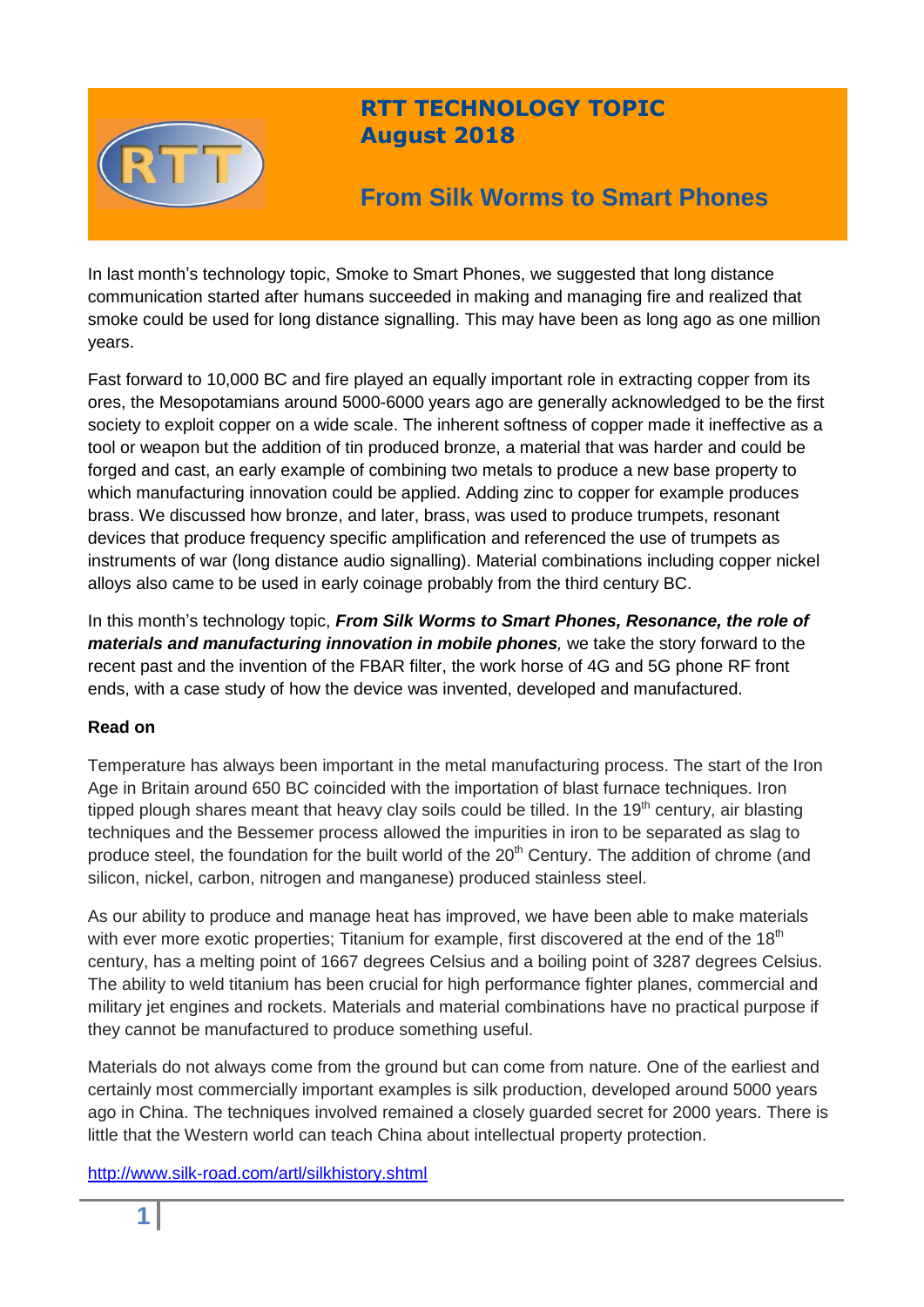The secret of silk sericulture is a blind sightless moth, Bombyx Mori, that lays 500 eggs in 5 days and then dies (hence the name). Controlled evolution produced the moth that today cannot fly but can only mate and produce eggs. The 'silk secret' was partly based on diet (to prevent premature hatching) and a controlled temperature where the eggs are kept at 65 degrees Fahrenheit (or presumably the Chinese contemporary equivalent), increasing to 77 degrees at which point they hatch. Then you need a ready supply of mulberry leaves every half hour delivered to the worms. The worms become fat very quickly. The newly hatched silk worm multiplies its body weight 10,000 times within a month. The worms during this period have to be protected from loud noises, drafts, strong smells and the odor of sweat (don't we all?). The worms produce a jelly like substance in their glands that hardens when it comes into contact with air.

The silk worms spend four days spinning a cocoon. Then, rather sadly, they are steamed or baked and dipped into hot water to loosen the tightly woven elements which are then unwound onto a spool to produce a filament between 600 and 900 metres long. Between five and eight of these filaments are twisted together to make one thread.

At this point you might begin to wonder how silk worms can possibly be connected with FBAR filters. The answer is the violin. Andrea Amati of Cremona (1511-1577) is generally credited as the maker of the first violins and their larger cousins (the cello and double bass). He was however drawing on a long tradition of stringed resonance probably starting with the Arabic Rabab in the  $9<sup>th</sup>$ century. The Rabab consisted of two strings made of silk attached to an end pin used to tune the strings in fifths with the fundamental frequency and harmonics amplified and response filtered by a pear shaped body made of gourd and a long neck. The instrument had found its way into Europe by the 11<sup>th</sup> century as the rebec with three strings (many of the original Amati's had three strings) and a wooden body.

In the late early 90's a young violin playing engineer employed in Hewlett Packard's filter division was thinking about how the performance of a surface acoustic wave filter could be improved and if possible to use bulk modes (with higher velocities) and using different stiffer materials to increase the velocity and the Q.

The use of materials to produce a specific frequency reference dates back to the discovery of the piezo electric effect by Pierre and Jacques Curie in 1880. The Curie brothers discovered that when pressure was applied to certain crystals, an electrical voltage was generated. Conveniently for the radio industry, this proved to be a bi directional effect. Applying electrical voltage to certain crystals would cause them to vibrate at a specific frequency.

In 1917, Paul Langevin used quartz crystals in a sonar device for submarine detection and from then on quartz became the basis for detecting and creating specific audio and radio frequencies. In the Second World War, similar research in the US, Japan and the Soviet Union showed that certain classes of ceramics exhibited piezo electric behaviour. Courtesy of World Wars One and Two we were provided with a choice of quartz crystals and or ceramic based devices capable of providing accurate frequency and time referencing in radio products. The invention of the transistor in 1947 and the integrated circuit in 1958 used in combination with these devices provided the basis for the power efficient and spectrally efficient radio transceivers which have powered the wireless industry for the past 60 years and the cellular industry for the past forty years.

In 1965 a young Professor and graduate student at UC Berkeley Richard White co-wrote a paper with his colleague FM Voltmer discussing the theory and practice of etching interdigitated transducers (IDT's) on to a piezo substrate. ('Direct coupling to surface elastic waves'. *App.l Phys. Lett. 7,1965).* These devices came to be known as a Surface Acoustic Wave (SAW) filters with an early application in the 45 MHz IF stages of TV receiver front ends.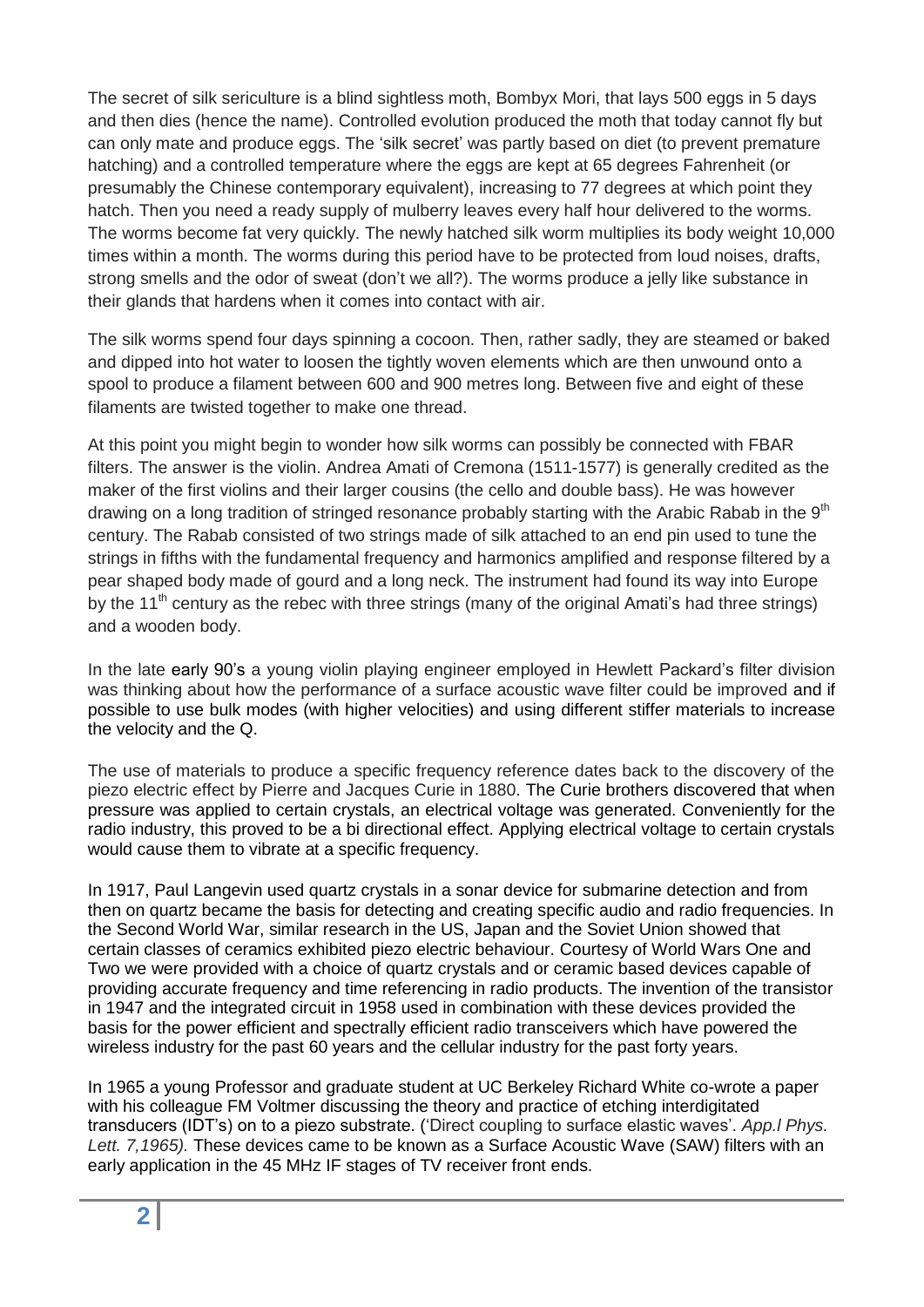SAW filters use semiconductor processes to produce combed electrodes that are a metallic deposit on a piezoelectric substrate. In a SAW device, the surface acoustic wave propagates, as the name suggests, **over** the surface of the device producing a reference resonance which can be used as a filter or any form of tuned circuit. SAW filters became and still are an essential component in televisions and cellular phones and any device where locally generated transmit power has to be separated from the local receive path and constrained within a pass band. The performance of SAW devices has steadily improved and they remain a cost effective and compact alternative to traditional ceramic filters.

However the young engineer at HP had a feeling that the roll off characteristics (poor Q) and large frequency drifts over temperature of SAW filters could be improved by sandwiching a thin film of piezo electric material **between** two metal electrodes. When an electric field is created between these electrodes, an acoustic wave is launched **into** the structure. The vibrating part is either suspended over a substrate or manufactured on top of a sacrificial layer and supported around its perimeter as a stretched membrane, with the substrate etched away.

The devices are often referred to as Thin Film Bulk Acoustic Resonators (T-FBAR) or more specifically 'Free-standing Bulk Acoustic Resonator' (FBAR) to distinguish between the two kinds of bulk acoustic resonators (BAW) — solidly mounted resonators (SMR-BAW) and free standing resonators (FBAR). The piezoelectric film is made of aluminium nitride deposited to a thickness of a few microns or less; the thinner the film, the higher the resonant frequency.

BAW devices are useful in that they have the highest Q, the best power handling and the lowest temperature coefficient of frequency drift of any technology in the piezoelectric family. BAW filters are orders of magnitude smaller than microwave ceramic filters and have a lower height profile.

However in 1993 there was no prior experience of making such a device and minimal understanding of how to reliably and repeatably deposit thin highly textured aluminium nitride such that it could be deposited uniformly across a whole wafer (then 4" now 8" diameter) that (although not known at the time) would need to scale to production quantities of millions (and subsequently billions) with uniform performance at a cost of much less than a dollar per device. And so began a development project that for the next ten years grappled with the material and manufacturing challenge of producing a technically and commercially viable FBAR device finally yielding a product that could be sampled to handset manufacturers designing first generation handsets.

However the performance advantage of FBAR filters came with a cost disadvantage relative to SAW devices (which were and are simpler to manufacture). What FBAR filters needed was a problem to solve that would be difficult to solve with standard SAW devices. Fortuitously this was provided by the PCS 1900 band plan in the US which combined an ambitiously wide pass band with an ambitiously narrow duplex gap and two inherently noisy radio standards (TDMA and CDMA) which needed to be kept apart.

This single problematic band provided the basis for a stable and financially viable FBAR market subsequently sustained by the introduction of LTE and a general widening of pass bands and narrowing of duplex gaps right across the cellular radio spectrum (from 450 MHz to 3.8 GHz)

The filter division of HP no longer exists but morphed into Avago which then acquired Broadcom (where the huge success of FBAR became the economic driver for both the LSI and the Broadcom acquisitions), but the FBAR filter remains an exemplary case study of how a long term development programme drawing on the leading edge of materials and manufacturing technology can create a long lasting profitable market opportunity. The inner secrets of this process are as fiercely protected as the secrets of the silk worm (including the temperatures used) though keeping the secret for 2000 years may be over ambitious and probably not useful.